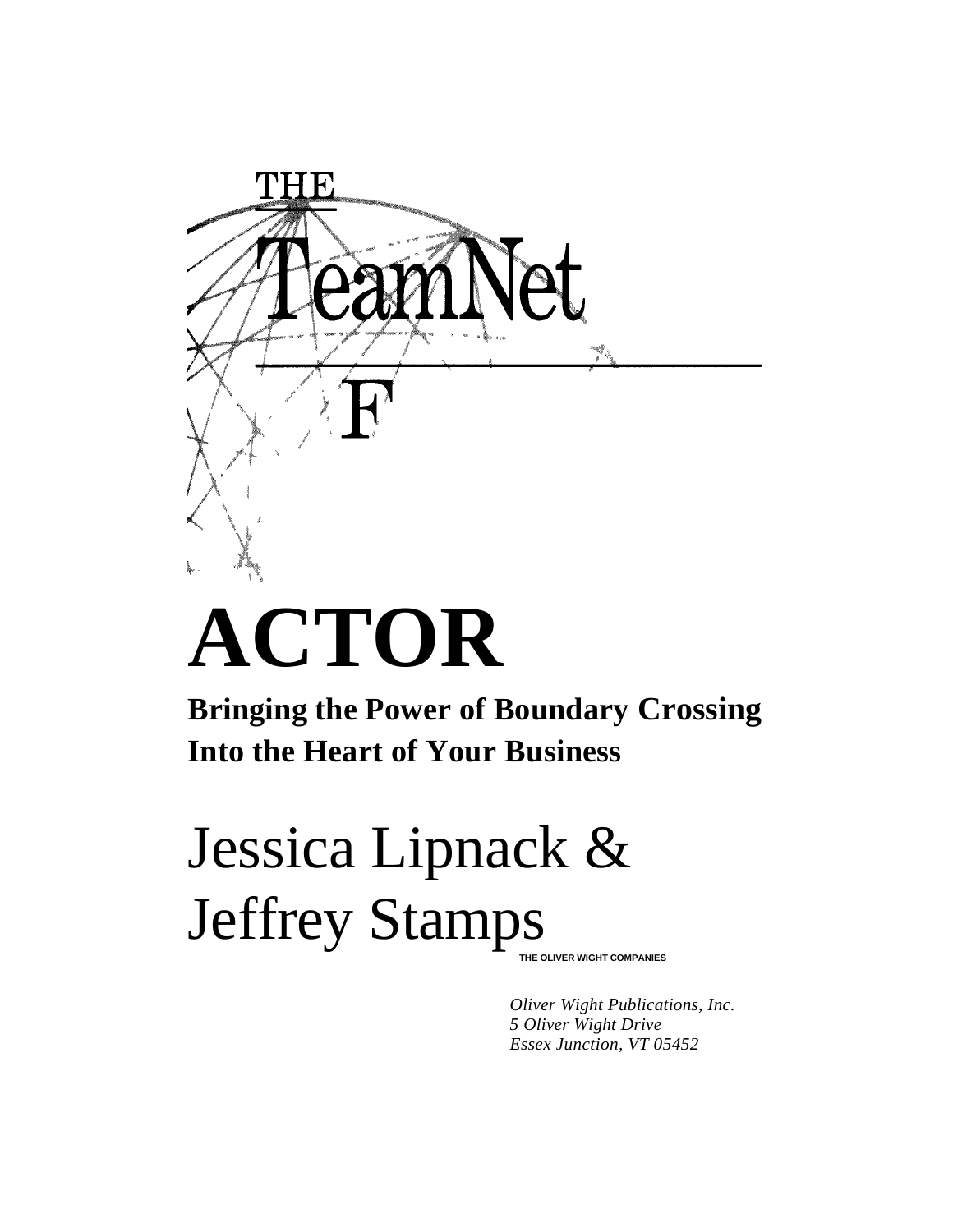## Acknowledgments

In the beginning, there was our literary agent, Mike Snell. When we first contacted Mike, we had more of a desire for a book than a fully formed idea for one. With his help, the idea became this book. Mike shepherded us through the proposal process, discussing ideas, and reading drafts. Then he found us our incomparable editor, Jim Childs at Oliver Wight Publications.

What a handoff. Jim belongs in the Editors' Hall of Fame. He taught us how to write (not insignificant, given that we already thought we were writers); encouraged us to tell stories; convinced us to speak our own ideas; and maintained his sense of humor through numerous long phone calls. Thank you, Jim. You are one-of-a-kind.

Before the writing began, Jean-Pierre Pellegrin materialized in our office and pointed us toward the extraordinary business developments among small companies in Europe. His afternoon visit turned into two chapters of this book, and led us to meet many people who've assisted us in writing the "flexible business network" story: Gregg Lichtenstein, Stuart Rosenfeld, Anne Heald, and Bob Friedman. They led us to the folks who are making it happen in

Arkansas: Sandra Miller, Jim Benham, Chuck Myers, Clayton Franklin, Brian Kelley, and Bob Graham.

As we finished drafts, two people really pitched in, both spending hours with us on our porch, going through the manuscript on a line-by-line basis. Pam Johnson occupies a special place in our hearts: as a top engineering manager at Digital Equipment Corporation, she sponsored two years of our research on how groups can become smarter using technology. Roy Rezac, now at the Protocol Division of Zycad Corporation, was a longtime colleague at Digital who implemented many of our teamnet ideas in his software group.

Charles Savage, another Digital colleague and author of *Fifth Generation Management,* receives the most-prompt reader prize.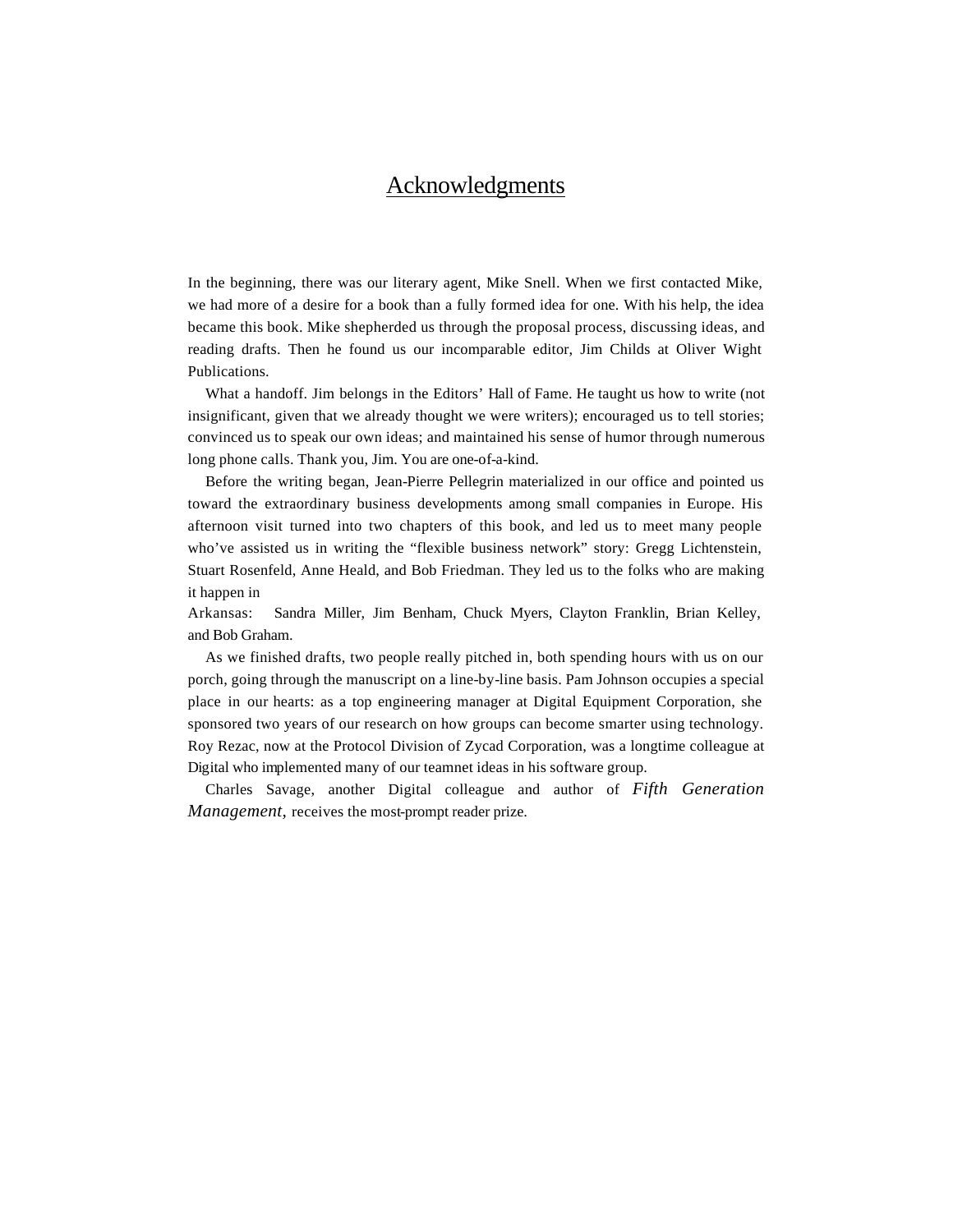He was the first to return a fully marked-up manuscript, loaded with good ideas. Another Digital manager, John Manzo, read the how-to chapters in detail, and told us how-to. Bob Glorioso gave the first half of the book a thorough reading through the eyes of the executive who built Digital's first mainframe. George Metes has been a longtime conspirator on many of these ideas (his *Enterprise Networking* book, written with Ray Grenier, led Jean-Pierre Pellegrin to us). Ulf Fagerquist is a tireless visionary who included us in many fascinating projects where we tried out ideas.

The last shall come first at Digital: Bill Johnson, who originally introduced us to the company, sponsored project after project, year after year. He was the first executive we met who understood the value and power of networking in all its dimensions. All words but these fail: Keep the faith, B.J.

Elizabeth Lorentz, the grand doyenne of resource exchange networks (so grand that she did two books about them with Seymour Sarason at Yale), has been a godmother of sorts. She encouraged us month after month, line-edited the manuscript, sent us new material, and called every few days to bolster our spirits as we approached the end.

Two men with similar names probably are our mentors of longest standing. Robert Kirk Mueller of Arthur D. Little reviewed the whole manuscript and made helpful suggestions in regard to areas that would trouble CEOs. Thanks, Bob, for many years of serving as informal chair of our nonexistent Advisory Committee. Robert Muller, Chancellor of the UN University for Peace in Costa Rica, and former Assistant Secretary General of the United Nations, guided us to "decide to network."

Ron Cordes, architect of ThamFlow, read the practice and tools sections in detail, providing several valuable ideas that make those chapters flow. Steve Bennett, Rick Berenson, Josh Hyatt, Andrew Young, and Phil Halstead also positioned certain key ideas in unique ways for our consideration. Nick Gall found a critical piece of information just in time. Bob Randolph, an old friend from our Oxford days, helped with the Afterword.

David Ryder of CSC Index engaged us in a challenging project